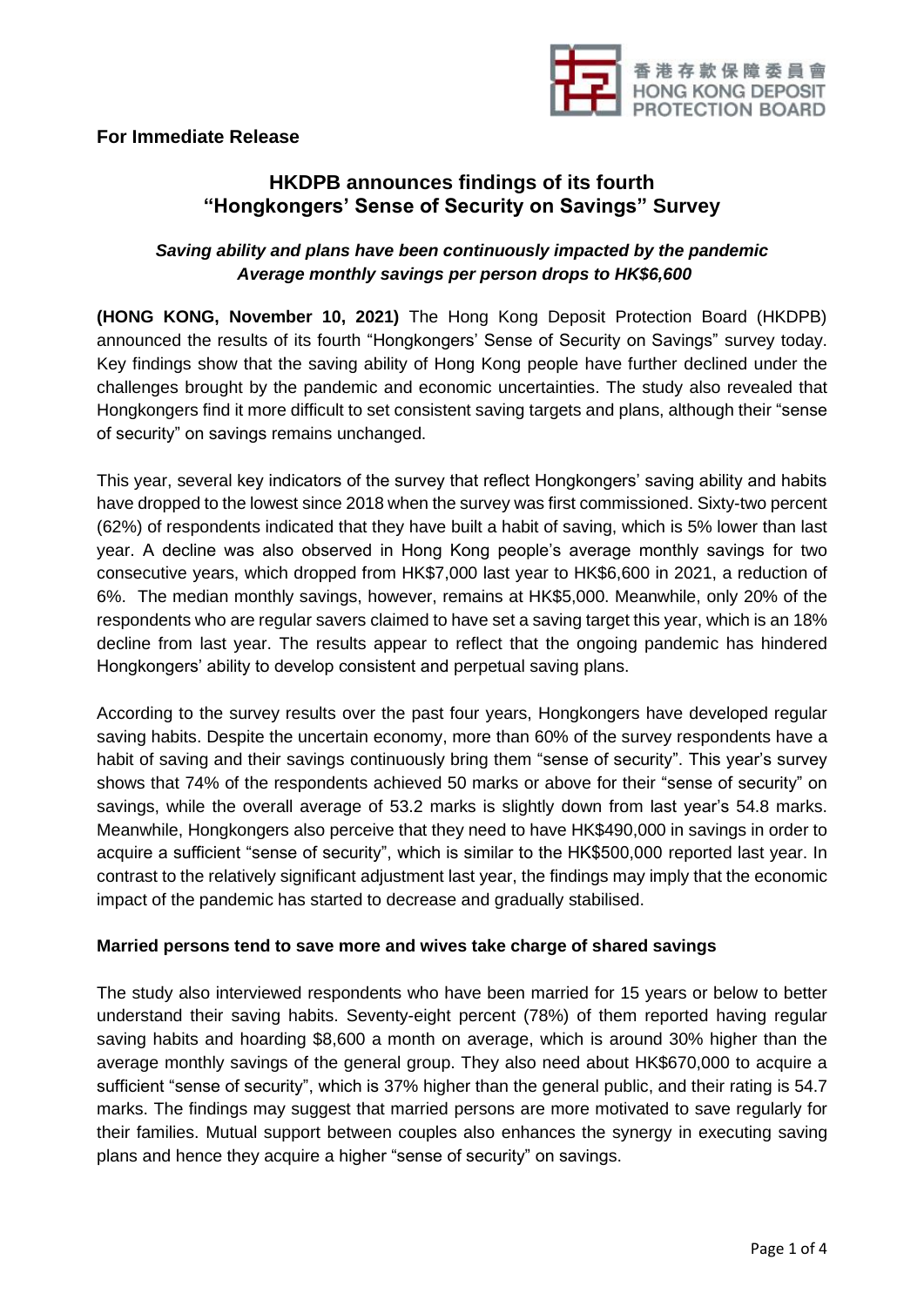In addition, the survey reveals that 30% of the respondents married for 15 years or below have set a joint savings target, with husbands usually contributing more towards the goal. Sixty-five percent (65%) of those having a joint savings target reported that husbands accounted for half or more than half of the savings, while a quarter of them said that husbands contributed more than 70% of the combined savings. While husbands were found to be the key contributor, wives seem to take up more responsibility in managing the money with about 40% stating that their common savings are mainly managed by the wife. The ratio of the common savings managed by the husband or managed by both couples is 22% respectively. The findings highlight the active role of women in managing family savings.

Others highlights of the survey results:

- Young people aged 18-29 have the strongest performance in both saving habits and "sense of security" on their savings: 83% have developed savings habits, which is similar to last year's findings, while 37% have set a saving target this year. They have an average rating of "sense of security" on savings at 54.9 marks. This may imply that young people's saving behaviour is less affected by the pandemic. They have built consistent and perpetual saving habits even with limited saving abilities.
- 78% of the respondents aged 30-39 are regular savers. They save the most per month (HK\$8,400) among all age groups, which is 30% higher than the general public.
- Reasons for savings: In general, 39% of the respondents save for emergency needs, followed by 22% who save for retirement and 12% who want to enhance their future standard of living through regular savings. The results are similar to previous findings. For married persons, the top three reasons for saving money are "emergency needs in the future" (35%), "children education" (28%) and "preparation for retirement" (21%).
- Forms of savings: In general, having deposits with banks is the most common form of savings for both the general public (72%) and married persons (69%). Married persons (39%) also prefer saving insurance compared to the general public (27%) who choose it as a second option.

Professor Michael Hui King-man, MH, Chairman of HKDPB said, "The impact on Hongkongers' saving ability and behaviour have further emerged with the pandemic persisting for over two years, and several other key indicators have also reached record lows. However, we are pleased to see that over 60% of Hongkongers still maintained their saving habits amid the uncertainty. In fact, it reminds us to better equip ourselves under the new normal for the post-pandemic era. We believe a targeted and well-planned saving habit can protect us against unexpected needs and also prepare ourselves for seizing future opportunities. All eligible deposits held with banks will be protected by the Deposit Protection Scheme through all ups and downs."

"This survey also found that married persons took a more proactive approach in savings. We believe the responsibility and mutual support brought along by a family are positive motivation toward saving behaviour. The Deposit Protection Scheme would safeguard the savings of all depositors and support them with a greater sense of security."

The aggregate amount of relevant bank deposits held with members of the Deposit Protection Scheme (DPS), i.e., licensed banks in Hong Kong, grew by 4% to HK\$2,460 billion during 2020, compared with 2019, based on returns submitted by members. Under the DPS, depositors will enjoy a maximum protection of HK\$500,000 per bank in the event of a bank failure. All depositors are protected by the DPS, and according to statistics, the eligible deposits of about 90% of the depositors are fully covered.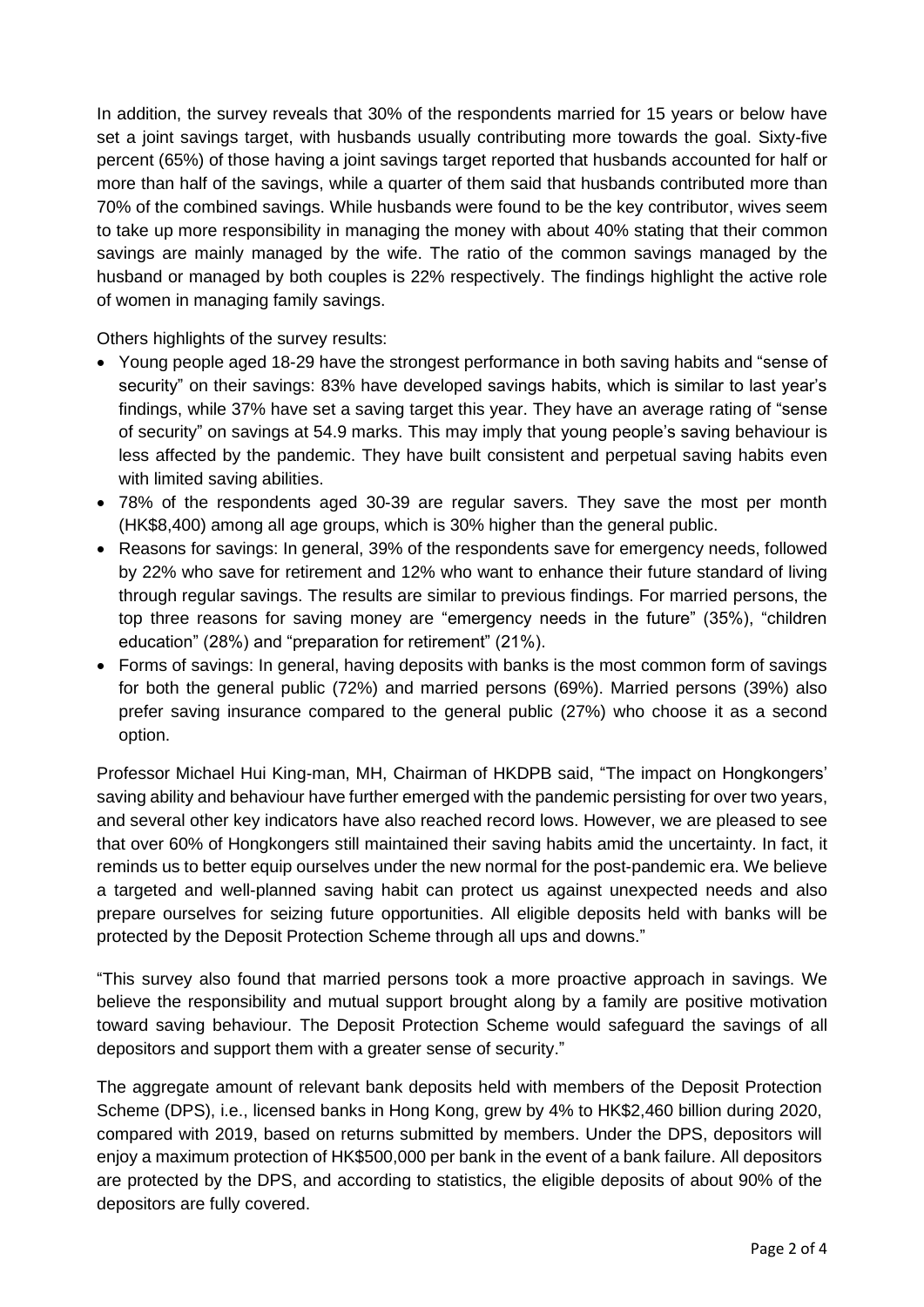From September 1 to September 21 this year, the Hong Kong Public Opinion Research Institute (PORI) polled a total of 1,006 Hongkongers aged 18 or above across the city by telephone; and a more in-depth survey was carried out with a total of 301 respondents married for 15 years or below.

### **Presentation of findings:**

https://www.pori.hk/research-reports/hkers-sense-of-security-on-savings-2021.html

#### **Reference Photo**

Download Link: shorturl.at/zPTY3

### Photo 1



Prof. Michael Hui King-man, MH, Chairman of the HKDPB (left) and Dr. Robert Chung Ting-yiu, President and CEO of PORI announce the key findings of the 2021 "Hongkongers' Sense of Security on Savings" survey.

Photo 2 Photo 3





HKDPB announces results of the "Hongkongers' Sense of Security on Savings" survey, showing that Hongkongers' saving ability and planning have been further impacted by the pandemic. In the picture, Prof. Michael Hui King-man, MH, Chairman of the HKDPB

-End-